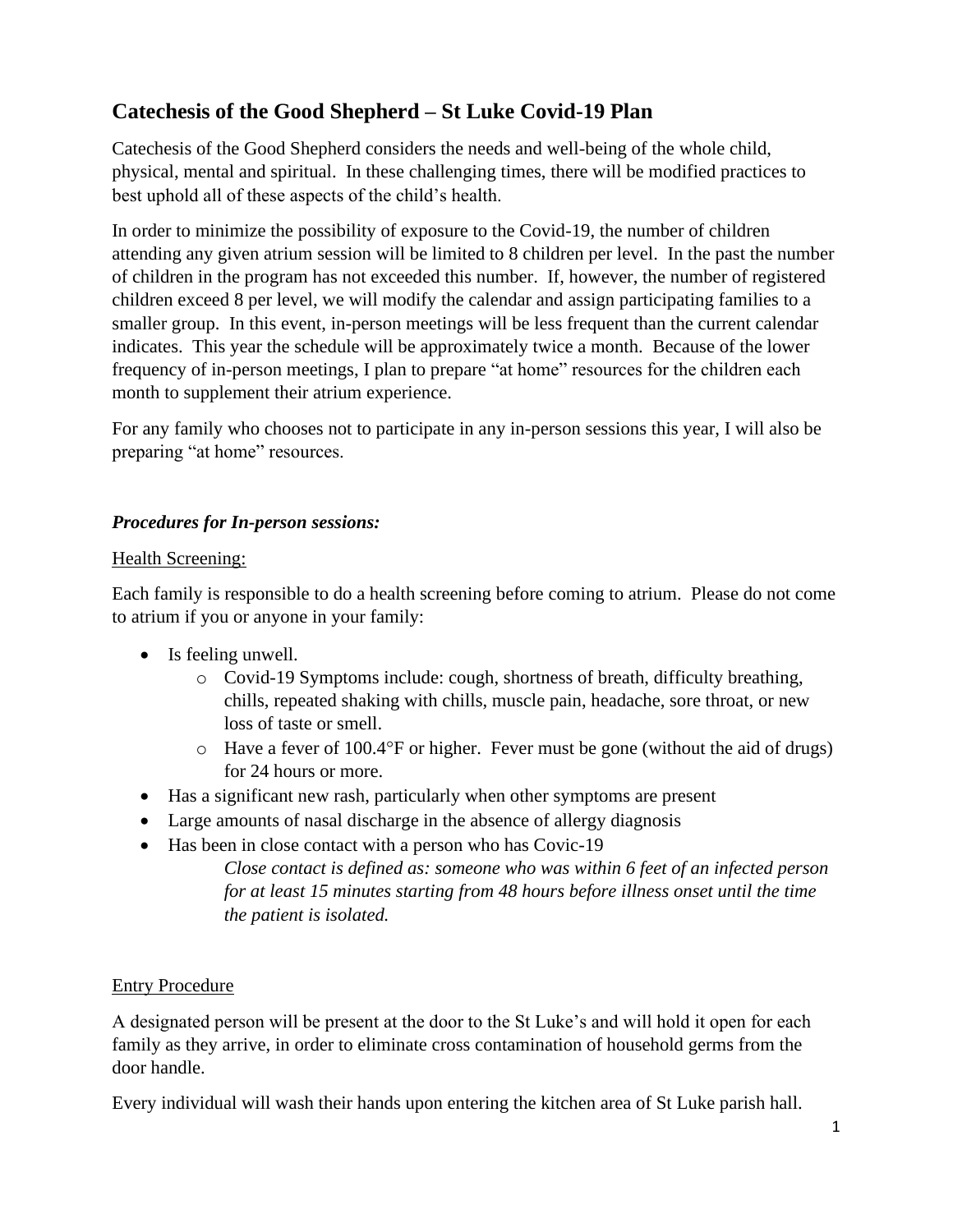*This should not be a problem for any of the children as this has been our normal entry practice for several years.*

*What will be new for the children is the hands-free soap dispenser.*

The faucet handle will be sanitized between each family.

- There will be sanitizer at the sink for this purpose.
- The parent of each family will be responsible for sanitizing the faucet handle after all family members have washed their hands.

In order to avoid large groups of people congregating in the kitchen we will have the children proceed directly into the atrium after removing their shoes and washing their hands.

At the entry of each atrium, there will be a sanitizing station for all to use before entering the atrium.

Additionally, there will be hands-free soap dispensers in the downstairs bathrooms. The children will be taught how use the dispensers and how to turn off the faucets using a paper towel.

# **In the Atrium**

Each child will have their own work space (typically a small table or rug). The work spaces will be spaced at least 4½ feet apart, and they will not be facing any other child's work space. \*

Each child will have their own set of "high-use" items, such as pencils, eraser, clipboard, etc.

There will be sanitizing wipes available throughout each atria. The children will be taught to sanitize their hands before working with any of the communal materials. (e.g. diorama materials kept on shelves, or the articles in the altar corner).

Weather permitting, windows will be open to provide increased ventilation on atrium days and during the atrium session.

### Face Coverings

All adults will wear a face mask or shield in the atrium at all times.

The American Academy of Pediatrics and the CDC have stated that: Appropriate and consistent use of masks may be challenging for some students, teachers, and staff, including:

- Younger students, such as those in early elementary school.
- Students, teachers, and staff with severe asthma or other breathing difficulties.
- Students, teachers, and staff with special educational or healthcare needs, including intellectual and developmental disabilities, mental health conditions, and sensory concerns or tactile sensitivity.

\**More than likely the work spaces will be 6+ feet apart, however the space has not yet been set up.*